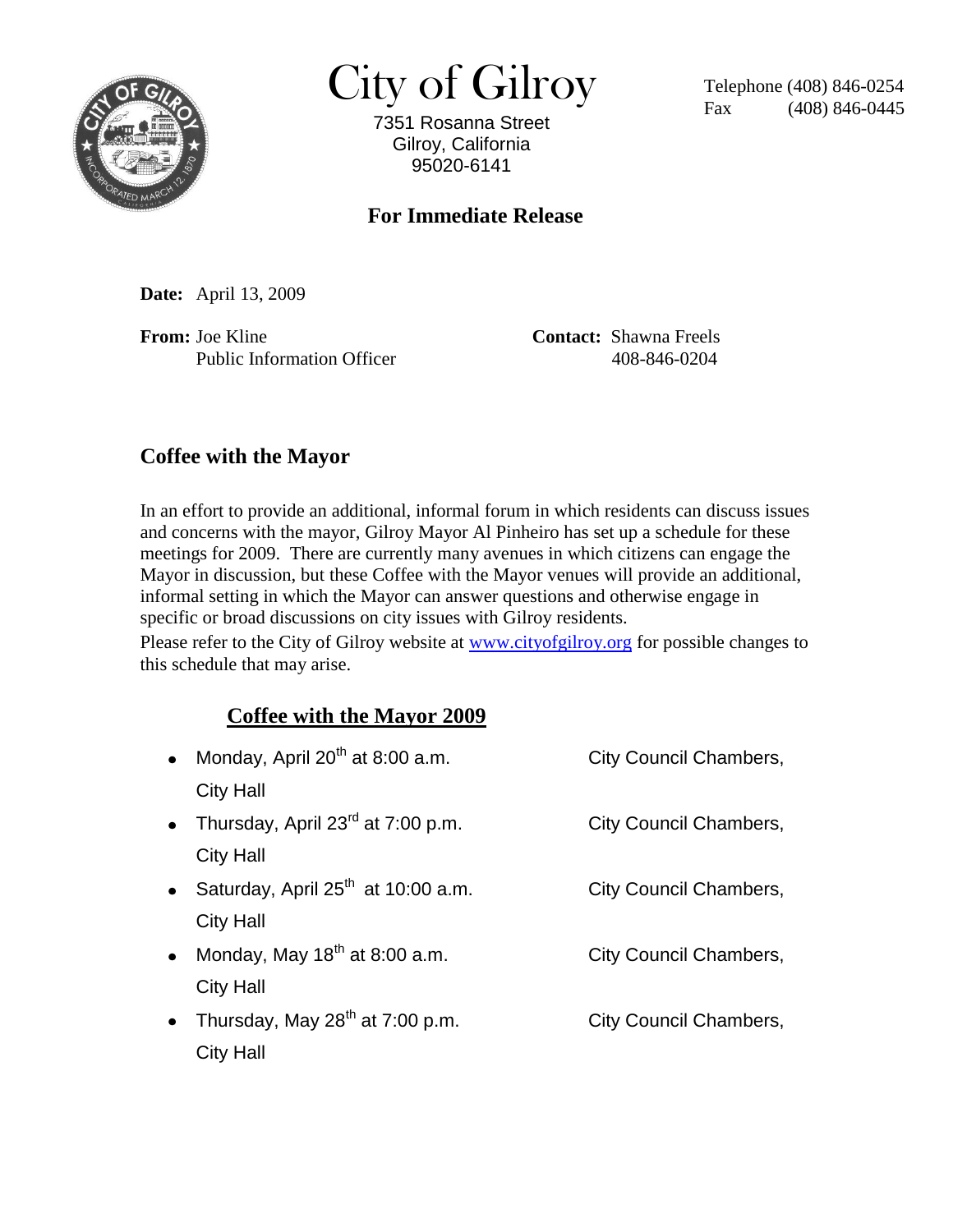- Monday, June  $8<sup>th</sup>$  at 8:00 a.m. City Council Chambers, City Hall
- Tuesday, June 9<sup>th</sup> at 7:00 p.m. Police Department Community Room
- Saturday, June  $13<sup>th</sup>$  at 10:00 a.m. City Council Chambers, City Hall
- Monday, July 20<sup>th</sup> at 8:00 a.m. City Council Chambers, City Hall
- Thursday, July 23<sup>rd</sup> at 7:00 p.m. City Council Chambers, City Hall
- Saturday, August 1<sup>st</sup> at 10:00 a.m. City Council Chambers, City Hall
- Monday, August 3<sup>rd</sup> at 8:00 a.m. City Council Chambers, City Hall
- Monday, September 21<sup>st</sup> at 8:00 a.m. City Council Chambers, City Hall
- Wednesday, September 23<sup>rd</sup> 7:00 p.m. Police Department Community Room
- Saturday, October 17<sup>th</sup> at 10:00 a.m. City Council Chambers, City Hall
- Monday, October  $19<sup>th</sup>$  at 8:00 a.m. City Council Chambers, City Hall
- Wednesday, October 21<sup>st</sup> at 7:00 p.m. City Council Chambers, City Hall
- Monday, November 16<sup>th</sup> at 8:00 a.m. City Council Chambers, City Hall
- Tuesday, November 24<sup>th</sup> at 7:00 p.m. Police Department Community Room
- Saturday, December  $12<sup>th</sup>$  at 10:00 a.m. City Council Chambers, City Hall